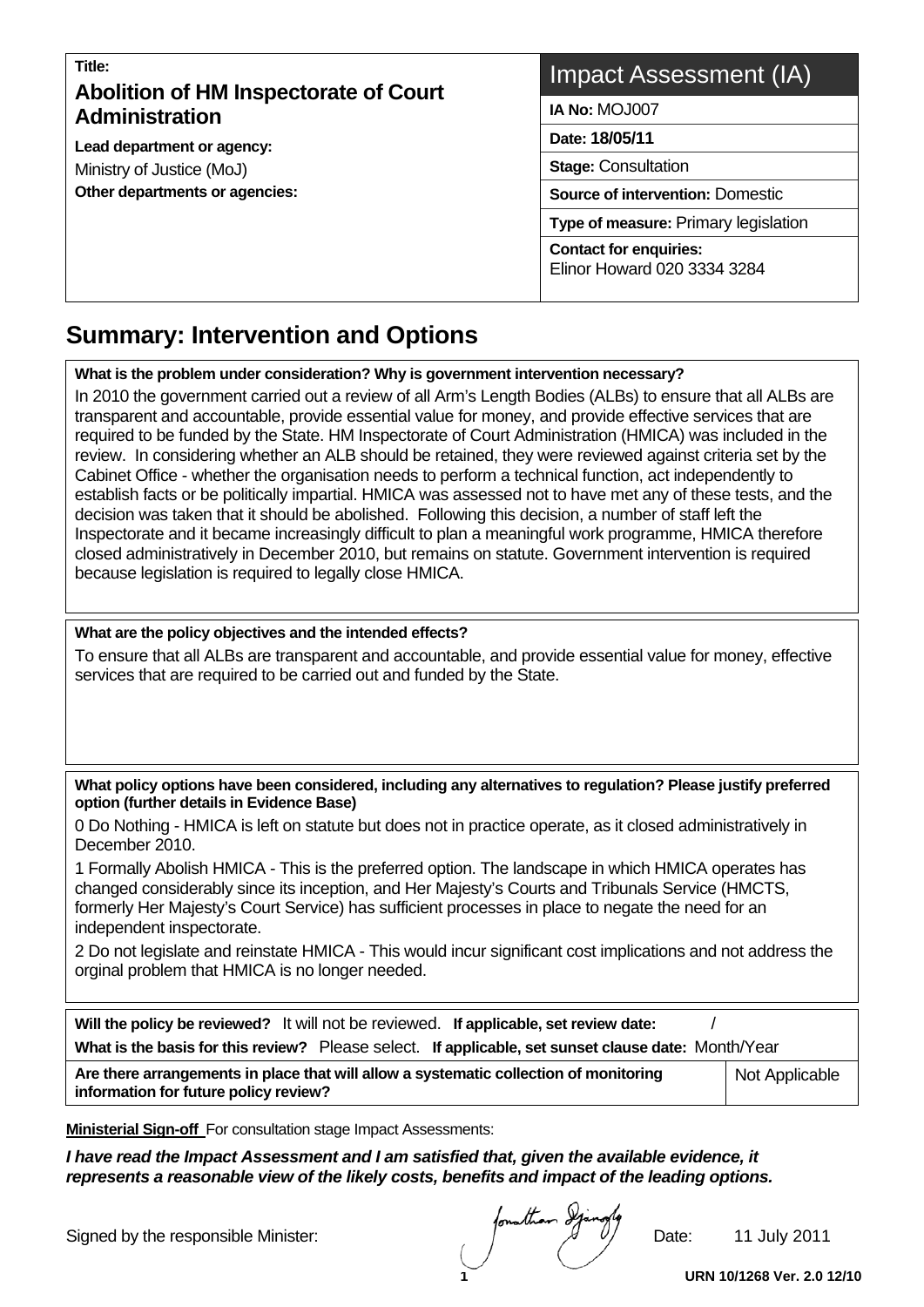# **Summary: Analysis and Evidence Policy Option 1**

**Description: Formally Abolish HMICA** 

| <b>Price Base</b>                                                                                                                                                                                                                                                                                                                                                                            | <b>PV Base</b>                                                                                                                                                   |  | <b>Time Period</b>                          | Net Benefit (Present Value (PV)) (£m) |                                        |                                                              |                          |                                         |  |  |
|----------------------------------------------------------------------------------------------------------------------------------------------------------------------------------------------------------------------------------------------------------------------------------------------------------------------------------------------------------------------------------------------|------------------------------------------------------------------------------------------------------------------------------------------------------------------|--|---------------------------------------------|---------------------------------------|----------------------------------------|--------------------------------------------------------------|--------------------------|-----------------------------------------|--|--|
| <b>Year 2011</b><br><b>Year 2011</b>                                                                                                                                                                                                                                                                                                                                                         |                                                                                                                                                                  |  | Years 1                                     |                                       | Low: Optional<br><b>High: Optional</b> |                                                              | <b>Best Estimate: £0</b> |                                         |  |  |
|                                                                                                                                                                                                                                                                                                                                                                                              | COSTS (£m)                                                                                                                                                       |  | <b>Total Transition</b><br>(Constant Price) | Years                                 |                                        | <b>Average Annual</b><br>(excl. Transition) (Constant Price) |                          | <b>Total Cost</b><br>(Present Value)    |  |  |
| Low                                                                                                                                                                                                                                                                                                                                                                                          |                                                                                                                                                                  |  | Optional                                    |                                       | Optional                               |                                                              |                          | <b>Optional</b>                         |  |  |
| High                                                                                                                                                                                                                                                                                                                                                                                         |                                                                                                                                                                  |  | Optional                                    |                                       | Optional                               |                                                              |                          |                                         |  |  |
| <b>Best Estimate</b>                                                                                                                                                                                                                                                                                                                                                                         |                                                                                                                                                                  |  | £0                                          |                                       |                                        | £0                                                           |                          |                                         |  |  |
| Description and scale of key monetised costs by 'main affected groups'<br>There are no monetised costs associated with the formal closure as HMICA has already closed<br>administratively. Costs and benefits of the administrative closure can be found later in this document                                                                                                              |                                                                                                                                                                  |  |                                             |                                       |                                        |                                                              |                          |                                         |  |  |
|                                                                                                                                                                                                                                                                                                                                                                                              | Other key non-monetised costs by 'main affected groups'<br>Some administrative costs associated with drafting the legislation. These are expected to be minimal. |  |                                             |                                       |                                        |                                                              |                          |                                         |  |  |
| <b>BENEFITS (£m)</b>                                                                                                                                                                                                                                                                                                                                                                         |                                                                                                                                                                  |  | <b>Total Transition</b><br>(Constant Price) | Years                                 |                                        | <b>Average Annual</b><br>(excl. Transition) (Constant Price) |                          | <b>Total Benefit</b><br>(Present Value) |  |  |
| Low                                                                                                                                                                                                                                                                                                                                                                                          |                                                                                                                                                                  |  | Optional                                    |                                       |                                        | Optional                                                     |                          | <b>Optional</b>                         |  |  |
| <b>High</b>                                                                                                                                                                                                                                                                                                                                                                                  |                                                                                                                                                                  |  | Optional                                    |                                       |                                        | Optional                                                     |                          | <b>Optional</b>                         |  |  |
| <b>Best Estimate</b>                                                                                                                                                                                                                                                                                                                                                                         |                                                                                                                                                                  |  | £0                                          |                                       |                                        | £0                                                           |                          | £0                                      |  |  |
|                                                                                                                                                                                                                                                                                                                                                                                              | Description and scale of key monetised benefits by 'main affected groups'<br>Other key non-monetised benefits by 'main affected groups'                          |  |                                             |                                       |                                        |                                                              |                          |                                         |  |  |
| Legally closing HMICA will ensure that the statutory position reflects the administrative situation<br>Key assumptions/sensitivities/risks<br>N/A<br>Discount rate (%)<br>HMICA closed administratively in December 2010. Therefore the costs and benefits above relate only to the<br>formal closure. Costs and benefits of the administrative closure can be found later in this document. |                                                                                                                                                                  |  |                                             |                                       |                                        |                                                              |                          |                                         |  |  |
| Direct impact on business (Equivalent Annual) £m):<br>In scope of OIOO?<br><b>Measure qualifies as</b>                                                                                                                                                                                                                                                                                       |                                                                                                                                                                  |  |                                             |                                       |                                        |                                                              |                          |                                         |  |  |
| Costs: £0                                                                                                                                                                                                                                                                                                                                                                                    |                                                                                                                                                                  |  | <b>Benefits: £0</b>                         | Net: £0                               |                                        | <b>No</b>                                                    |                          | <b>NA</b>                               |  |  |
|                                                                                                                                                                                                                                                                                                                                                                                              |                                                                                                                                                                  |  |                                             |                                       |                                        |                                                              |                          |                                         |  |  |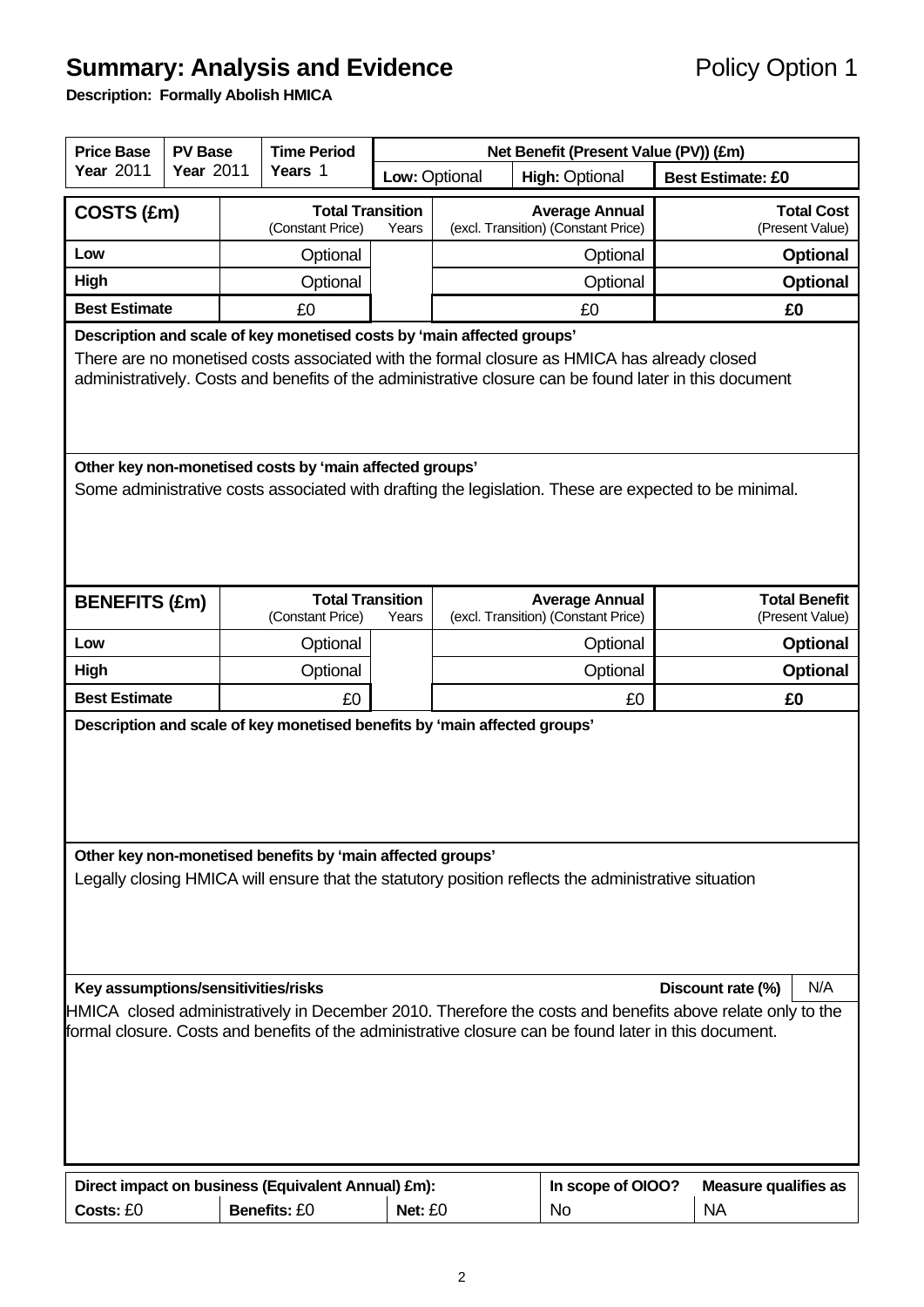# **Enforcement, Implementation and Wider Impacts**

| What is the geographic coverage of the policy/option?                                                             | <b>England and Wales</b>             |     |               |                         |  |  |  |
|-------------------------------------------------------------------------------------------------------------------|--------------------------------------|-----|---------------|-------------------------|--|--|--|
| From what date will the policy be implemented?                                                                    | 31/12/2010                           |     |               |                         |  |  |  |
| Which organisation(s) will enforce the policy?                                                                    | N/A                                  |     |               |                         |  |  |  |
| What is the annual change in enforcement cost (£m)?                                                               |                                      |     | N/A           |                         |  |  |  |
| Does enforcement comply with Hampton principles?                                                                  |                                      | Yes |               |                         |  |  |  |
| Does implementation go beyond minimum EU requirements?                                                            | N/A                                  |     |               |                         |  |  |  |
| What is the $CO2$ equivalent change in greenhouse gas emissions?<br>(Million tonnes CO <sub>2</sub> equivalent)   | Traded:<br>Non-traded:<br>N/Q<br>N/Q |     |               |                         |  |  |  |
| Does the proposal have an impact on competition?                                                                  | <b>No</b>                            |     |               |                         |  |  |  |
| What proportion (%) of Total PV costs/benefits is directly attributable to<br>primary legislation, if applicable? | Costs:<br>N/A                        |     |               | <b>Benefits:</b><br>N/A |  |  |  |
| Distribution of annual cost (%) by organisation size<br>(excl. Transition) (Constant Price)                       | <b>Small</b>                         |     | <b>Medium</b> | Large                   |  |  |  |
| Are any of these organisations exempt?<br>N <sub>o</sub><br><b>No</b><br>No<br>No<br>No.                          |                                      |     |               |                         |  |  |  |

# **Specific Impact Tests: Checklist**

l

Set out in the table below where information on any SITs undertaken as part of the analysis of the policy options can be found in the evidence base. For guidance on how to complete each test, double-click on the link for the guidance provided by the relevant department.

Please note this checklist is not intended to list each and every statutory consideration that departments should take into account when deciding which policy option to follow. It is the responsibility of departments to make sure that their duties are complied with.

| Does your policy option/proposal have an impact on?                        | Impact    | Page ref<br>within IA |
|----------------------------------------------------------------------------|-----------|-----------------------|
| Statutory equality duties <sup>1</sup>                                     | No.       | 14                    |
| <b>Statutory Equality Duties Impact Test guidance</b>                      |           |                       |
| <b>Economic impacts</b>                                                    |           |                       |
| Competition Competition Assessment Impact Test guidance                    | No.       | 11                    |
| Small firms Small Firms Impact Test guidance                               | No        | 11                    |
| <b>Environmental impacts</b>                                               |           |                       |
| Greenhouse gas assessment Greenhouse Gas Assessment Impact Test guidance   | No.       | 11                    |
| Wider environmental issues Wider Environmental Issues Impact Test guidance | <b>No</b> | 11                    |
| <b>Social impacts</b>                                                      |           |                       |
| Health and well-being Health and Well-being Impact Test guidance           | No.       | 11                    |
| Human rights Human Rights Impact Test guidance                             | <b>No</b> | 12                    |
| Justice system Justice Impact Test guidance                                | <b>No</b> | 12                    |
| Rural proofing Rural Proofing Impact Test guidance                         | No.       | 12                    |
| Sustainable development<br>Sustainable Development Impact Test guidance    | Yes       | 12                    |

<span id="page-2-0"></span> $1$  Public bodies including Whitehall departments are required to consider the impact of their policies and measures on race, disability and gender. It is intended to extend this consideration requirement under the Equality Act 2010 to cover age, sexual orientation, religion or belief and gender reassignment from April 2011 (to Great Britain only). The Toolkit provides advice on statutory equality duties for public authorities with a remit in Northern Ireland.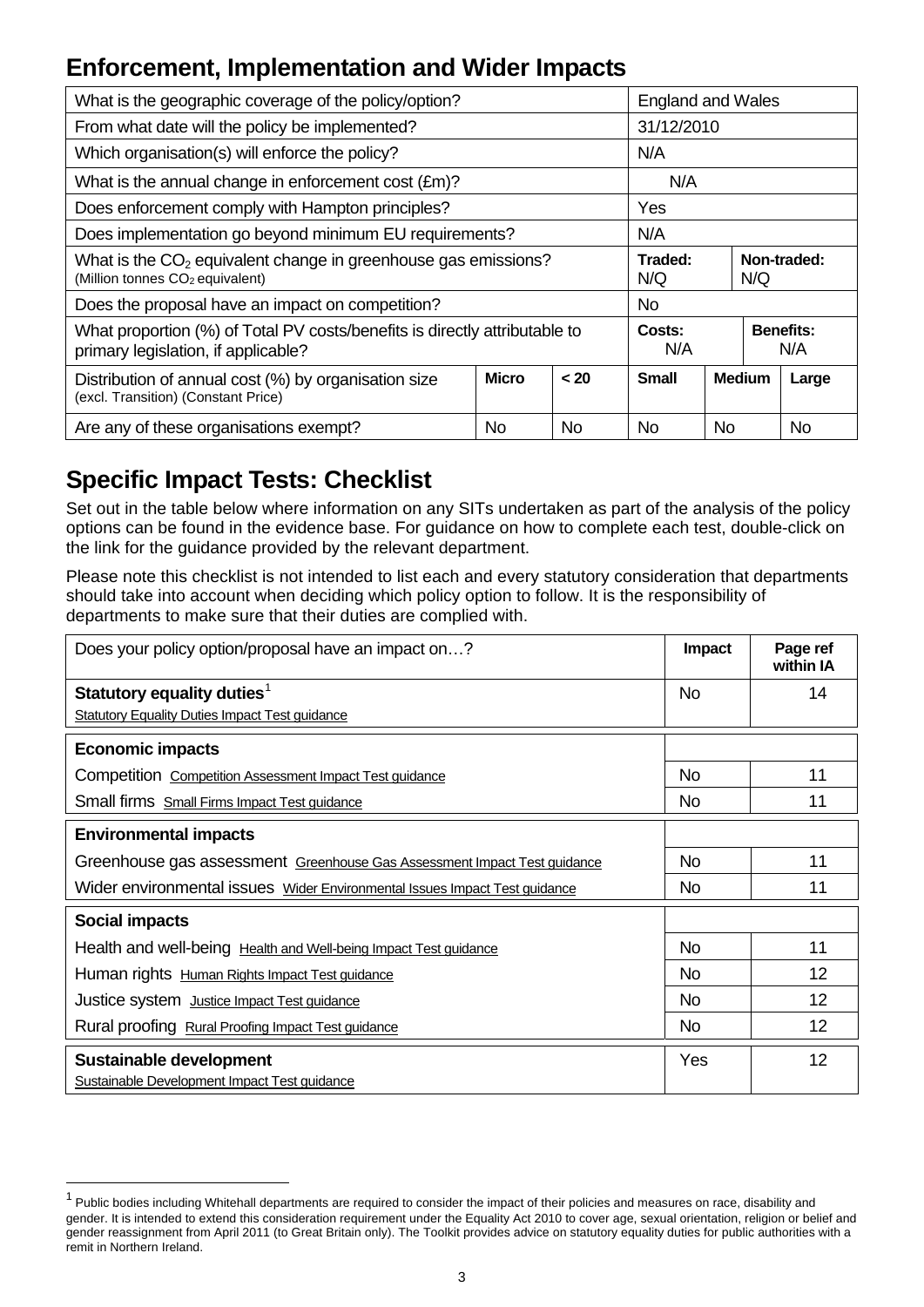# **Summary: Analysis and Evidence Policy Option 2**

**Description:** 

# **Do not legislate and reinstate HMICA**

| <b>Price Base</b><br><b>PV Base</b>                                                                                                                                                                                                                                               |                                                                                                                                                                                                                                                                                                                                                                                                                                 | <b>Time Period</b> |                                             | Net Benefit (Present Value (PV)) (£m) |                                        |                                                              |                                         |  |  |  |
|-----------------------------------------------------------------------------------------------------------------------------------------------------------------------------------------------------------------------------------------------------------------------------------|---------------------------------------------------------------------------------------------------------------------------------------------------------------------------------------------------------------------------------------------------------------------------------------------------------------------------------------------------------------------------------------------------------------------------------|--------------------|---------------------------------------------|---------------------------------------|----------------------------------------|--------------------------------------------------------------|-----------------------------------------|--|--|--|
| Year N/A                                                                                                                                                                                                                                                                          | Year N/A                                                                                                                                                                                                                                                                                                                                                                                                                        |                    | N/A<br>Years                                |                                       | Low: Optional<br><b>High: Optional</b> |                                                              | <b>Best Estimate: N/A</b>               |  |  |  |
|                                                                                                                                                                                                                                                                                   | COSTS (£m)<br>(Constant Price)                                                                                                                                                                                                                                                                                                                                                                                                  |                    | <b>Total Transition</b>                     | Years                                 |                                        | <b>Average Annual</b><br>(excl. Transition) (Constant Price) | <b>Total Cost</b><br>(Present Value)    |  |  |  |
| Low                                                                                                                                                                                                                                                                               |                                                                                                                                                                                                                                                                                                                                                                                                                                 |                    | Optional                                    |                                       |                                        | Optional                                                     | <b>Optional</b>                         |  |  |  |
| High                                                                                                                                                                                                                                                                              |                                                                                                                                                                                                                                                                                                                                                                                                                                 |                    | Optional                                    | N/A                                   |                                        | Optional                                                     | <b>Optional</b>                         |  |  |  |
| <b>Best Estimate</b>                                                                                                                                                                                                                                                              |                                                                                                                                                                                                                                                                                                                                                                                                                                 |                    | <b>Not Quantified</b>                       |                                       |                                        | <b>Not Quantified</b>                                        | <b>Not Quantified</b>                   |  |  |  |
| Description and scale of key monetised costs by 'main affected groups'                                                                                                                                                                                                            |                                                                                                                                                                                                                                                                                                                                                                                                                                 |                    |                                             |                                       |                                        |                                                              |                                         |  |  |  |
|                                                                                                                                                                                                                                                                                   | Other key non-monetised costs by 'main affected groups'<br>Reinstating HMICA would involve recruiting and paying for staff, renegotiating office space and contracts.<br>These costs have not been quantified. If HMICA's remit was to remain the same, an annual budget of<br>around £2m could be expected. However, If this option was adopted more work would be required to<br>finalise the remit and expenditure of HMICA. |                    |                                             |                                       |                                        |                                                              |                                         |  |  |  |
| <b>BENEFITS (£m)</b>                                                                                                                                                                                                                                                              |                                                                                                                                                                                                                                                                                                                                                                                                                                 |                    | <b>Total Transition</b><br>(Constant Price) | Years                                 |                                        | <b>Average Annual</b><br>(excl. Transition) (Constant Price) | <b>Total Benefit</b><br>(Present Value) |  |  |  |
| Low                                                                                                                                                                                                                                                                               |                                                                                                                                                                                                                                                                                                                                                                                                                                 |                    | Optional                                    |                                       |                                        | Optional                                                     | <b>Optional</b>                         |  |  |  |
| High                                                                                                                                                                                                                                                                              |                                                                                                                                                                                                                                                                                                                                                                                                                                 |                    | Optional                                    | N/A                                   |                                        | Optional                                                     | <b>Optional</b>                         |  |  |  |
| <b>Best Estimate</b>                                                                                                                                                                                                                                                              |                                                                                                                                                                                                                                                                                                                                                                                                                                 |                    | <b>Not Quantified</b>                       |                                       |                                        | <b>Not Quantified</b>                                        | <b>Not Quantified</b>                   |  |  |  |
| Description and scale of key monetised benefits by 'main affected groups'<br>Other key non-monetised benefits by 'main affected groups'<br>If HMICA was re-opened new staff would be required, these staff may benefit from higher wages relative to<br>their current employment. |                                                                                                                                                                                                                                                                                                                                                                                                                                 |                    |                                             |                                       |                                        |                                                              |                                         |  |  |  |
| Key assumptions/sensitivities/risks<br>N/A<br>Discount rate (%)                                                                                                                                                                                                                   |                                                                                                                                                                                                                                                                                                                                                                                                                                 |                    |                                             |                                       |                                        |                                                              |                                         |  |  |  |
| Direct impact on business (Equivalent Annual) £m):<br>In scope of OIOO?<br><b>Measure qualifies as</b>                                                                                                                                                                            |                                                                                                                                                                                                                                                                                                                                                                                                                                 |                    |                                             |                                       |                                        |                                                              |                                         |  |  |  |
| Benefits: 0<br><b>NA</b><br>Costs: 0<br>Net: $0$<br><b>No</b>                                                                                                                                                                                                                     |                                                                                                                                                                                                                                                                                                                                                                                                                                 |                    |                                             |                                       |                                        |                                                              |                                         |  |  |  |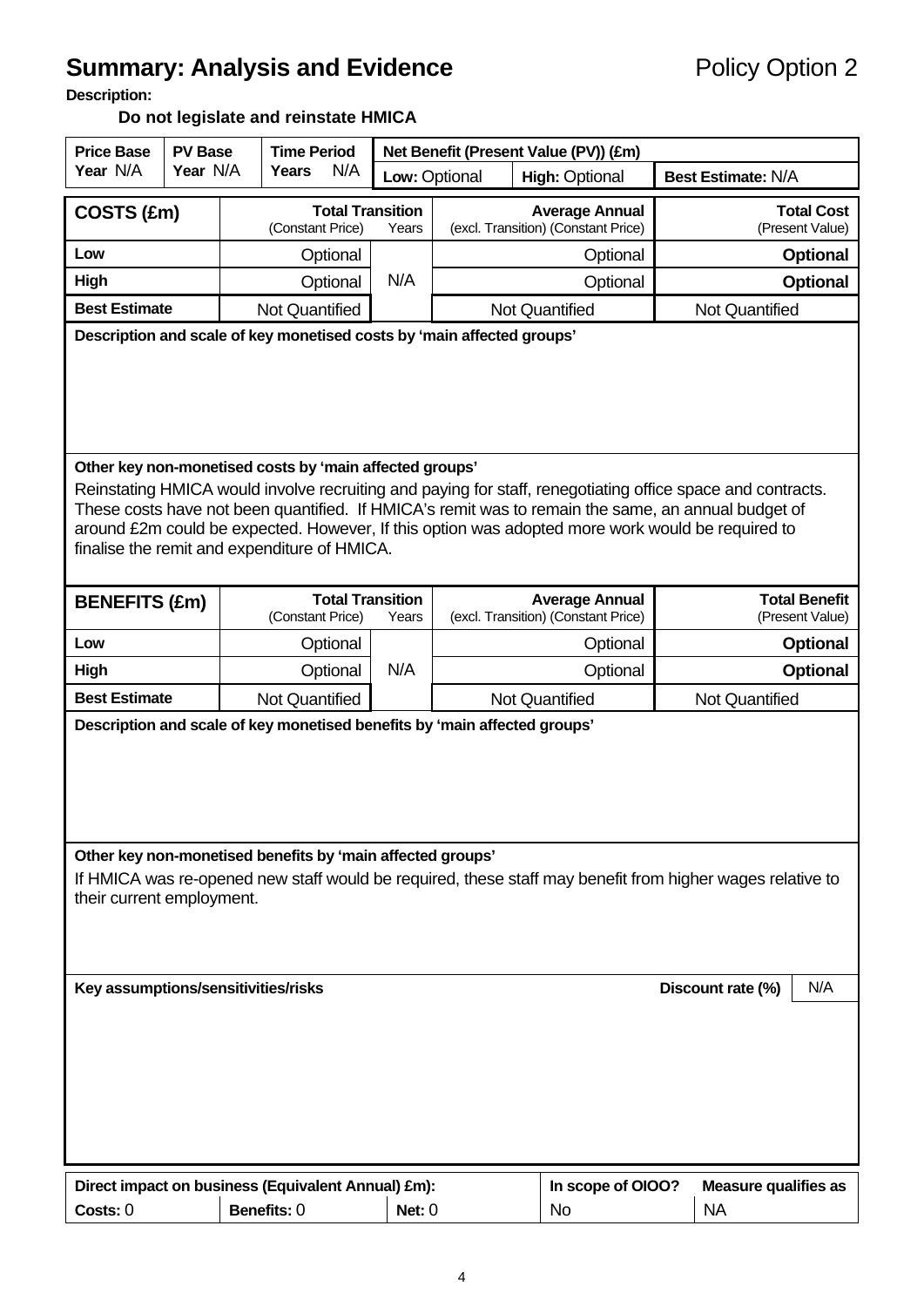# **Evidence Base (for summary sheets) – Notes**

Use this space to set out the relevant references, evidence, analysis and detailed narrative from which you have generated your policy options or proposal. Please fill in **References** section.

#### **References**

Include the links to relevant legislation and publications, such as public impact assessments of earlier stages (e.g. Consultation, Final, Enactment) and those of the matching IN or OUTs measures.

| No. | <b>Legislation or publication</b> |
|-----|-----------------------------------|
|     | <b>Public Bodies Bill</b>         |
|     | Courts Act 2003                   |
| 3   | Police & Justice Act 2006         |
|     | Coroners & Justice Act 2009       |

**+ Add another row** 

#### **Evidence Base**

Ensure that the information in this section provides clear evidence of the information provided in the summary pages of this form (recommended maximum of 30 pages). Complete the **Annual profile of monetised costs and benefits** (transition and recurring) below over the life of the preferred policy (use the spreadsheet attached if the period is longer than 10 years).

The spreadsheet also contains an emission changes table that you will need to fill in if your measure has an impact on greenhouse gas emissions.

#### **Annual profile of monetised costs and benefits\* - (£m) constant prices**

|                                  | $Y_0$ | v<br>T 1 | $Y_2$ | $Y_3$ | $Y_4$ | $Y_5$ | $Y_6$ | Y <sub>7</sub> | $Y_8$ | $Y_9$ |
|----------------------------------|-------|----------|-------|-------|-------|-------|-------|----------------|-------|-------|
| <b>Transition costs</b>          |       |          |       |       |       |       |       |                |       |       |
| <b>Annual recurring cost</b>     |       |          |       |       |       |       |       |                |       |       |
| <b>Total annual costs</b>        |       |          |       |       |       |       |       |                |       |       |
| <b>Transition benefits</b>       |       |          |       |       |       |       |       |                |       |       |
| <b>Annual recurring benefits</b> |       |          |       |       |       |       |       |                |       |       |
| <b>Total annual benefits</b>     |       |          |       |       |       |       |       |                |       |       |

\* For non-monetised benefits please see summary pages and main evidence base section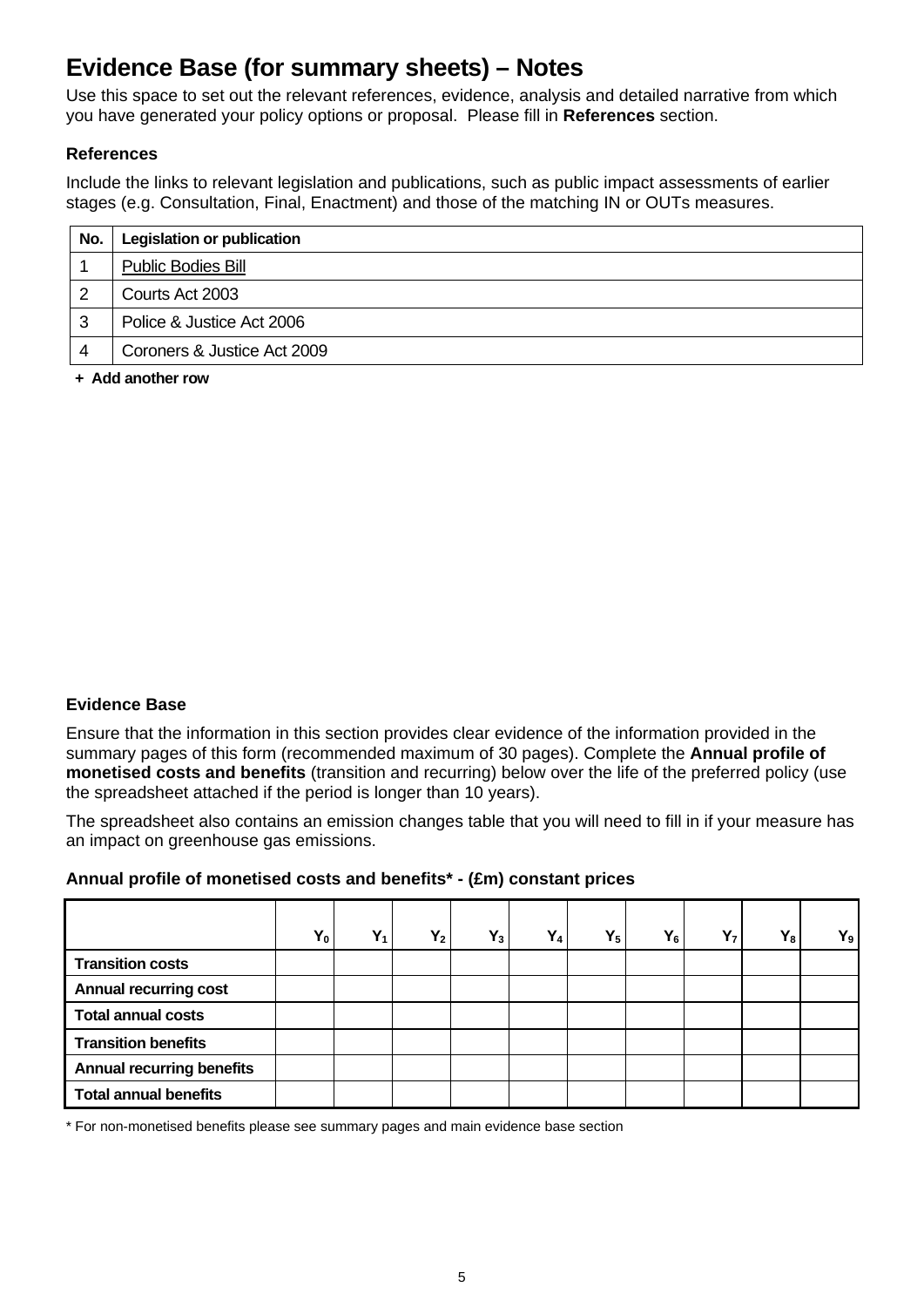# **Evidence Base (for summary sheets)**

# **1. Introduction**

HMICA has been in existence since 2005. HMICA's predecessor was HM Magistrates' Courts Service Inspectorate, which was set up to inspect administration in the Magistrates' Courts, before Magistrates' Courts became part of the national Her Majesty's Courts Service (now HMCTS).

HMICA has a statutory responsibility under the Courts Act 2003 *'to inspect and report to the Lord Chancellor on the system that supports the carrying on of the business of the courts (Crown, county and magistrates)'*. It also has a statutory duty to carry out joint inspection (with the other criminal justice inspectorates) of the criminal justice system (Police & Justice Act 2006) and a new statutory responsibility under the Coroners and Justice Act 2009 for inspection of the Coroners Service.

On 7 December 2009, the then Prime Minister announced the government's intention to abolish HMICA. The announcement was made as part of the *Putting the Frontline First: Smarter Government* paper.

In 2010 the Cabinet Office led a review of all Arm's Length Bodies across government in order to increase the transparency and accountability of public bodies and to reduce their number and cost. All bodies were tested under three criteria – whether it needs to perform a technical function, act independently to establish facts or be politically impartial. HMICA was tested under these criteria, and not deemed to meet any of these tests, which reaffirmed the decision made by the former administration.

HMICA closed administratively on 31 December 2010. This decision was made, with the full agreement of the Inspectorate's senior management team, as the best approach in the interests of staff. Following the original announcement to abolish, a number of staff began to leave the Inspectorate, and it became increasingly difficult for HMICA to plan their inspection work, including their joint inspection activity. It therefore became ever more difficult to provide remaining staff with meaningful work. A firm closure date enabled staff to be given priority consideration for redeployment within the MoJ and wider civil service, and allowed the Inspectorate to implement a formal closure plan.

The conventional economic approach to government intervention to resolve a problem is based on efficiency or equity arguments. The Government may consider intervening if there are strong enough failures in the way markets operate (e.g. monopolies overcharging consumers) or if there are strong enough failures in existing government interventions (e.g. waste generated by misdirected rules). In both cases the proposed new intervention itself should avoid creating a further set of disproportionate costs and distortions. The Government may also intervene for equity (fairness) and redistributional reasons (e.g. to reallocated goods and services to the more needy groups in society).

In this case Government has intervened for efficiency reasons. The functions of the HMICA are no longer necessary. Therefore the resources used by the HMICA could be re-distributed to other projects or reduce the budget deficit.

Groups that are affected by the proposal are as follows:

- Staff of HM Inspectorate of Court Administration
- HMCTS
- HM Inspectorate of Prisons
- HM Inspectorate of Probation
- HM Inspectorate of CPS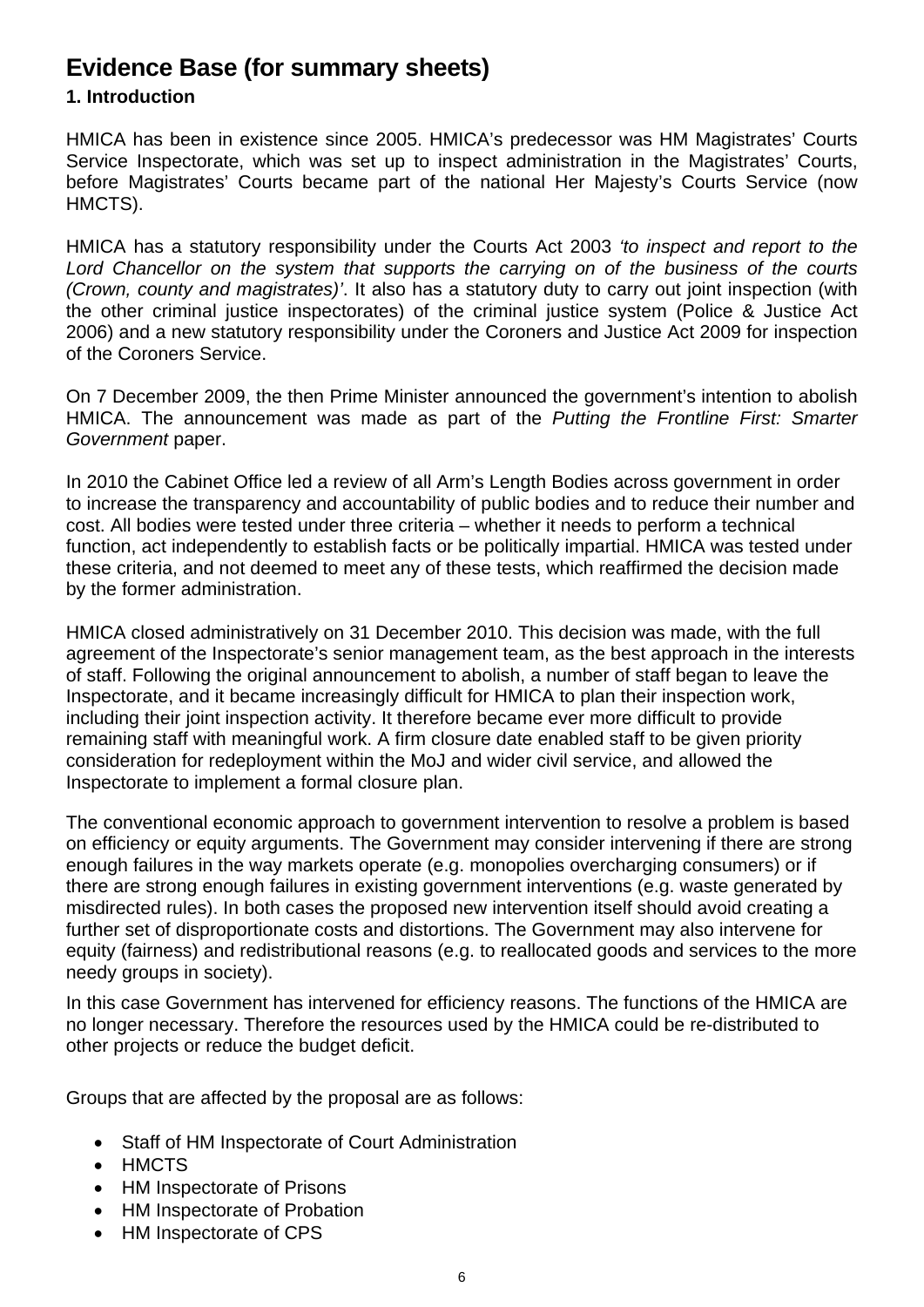- HM Inspectorate of Constabulary
- Court users

# **2. Costs and Benefits**

This Impact Assessment identifies both monetised and non-monetised impacts on individuals, groups and businesses in the UK, with the aim of understanding what the overall impact to society might be from implementing these options. The costs and benefits of each option are compared to the do nothing option. Impact Assessments place a strong emphasis on valuing the costs and benefits in monetary terms (including estimating the value of goods and services that are not traded). However there are important aspects that cannot sensibly be monetised. These might include how the proposal impacts differently on particular groups of society or changes in equity and fairness, either positive or negative.

# **Base Case / Option 0 – Do Nothing**

HM Inspectorate of Court Administration carried out independent inspections of HM Courts Service. These included both thematic inspections across the courts system and inspections focusing on specific geographic areas or individual courts. HMICA also contributed to the Criminal Justice Joint Inspection programme (which involves inspections on a thematic basis, looking at end to end processes in the criminal justice system). The Coroners and Justice Act 2009 also includes a statutory duty for HMICA to carry out inspections of the coroners service, although this duty did not commence. The Inspectorate's full complement of staff was 36 and its yearly budget was in the region of £2m.

The intention to abolish HMICA was announced in December 2009. During 2010, a number of staff left and were not replaced and the Inspectorate consequently gradually wound down its inspection programme. HMICA closed administratively on 31 December 2010.

If we do not legislate, HMICA will be left on statute, but would not be operational. It would be preferable for the statutory position to be amended to reflect the administrative practicalities – if the body is administratively closed; the legislative provisions are superfluous and for clarity ought to be repealed.

# **Option 1 – Formally abolish HMICA**

The landscape in which HMICA operated has changed considerably since its inception in 2005. HMCTS now has robust audit methods and management information processes in place, which negates the need for independent inspection. HMCTS is also subject to external audit by the NAO, which can duplicate the work of HMICA.

It has been concluded that, whilst it is important to provide assurance that the systems within HMCTS are robust and effective it is not necessary for purely administrative systems to be subject to inspection by an independent body. We need to focus resources on delivering frontline services.

The Government remains committed to joint inspection of the criminal justice system. It is intended that functions will be transferred from HMICA to the other criminal justice Inspectorates to enable future joint criminal justice inspections to include inspection of HMCTS. This will be for the purposes of end to end inspection only (for example, tracking categories of cases from initial arrest to charge, court appearance, court result and rehabilitation or custody). HMCTS continues to support the cross criminal justice system, and the CJS inspectors have committed to consulting HMCTS on future inspection programmes to ensure that the right links can be made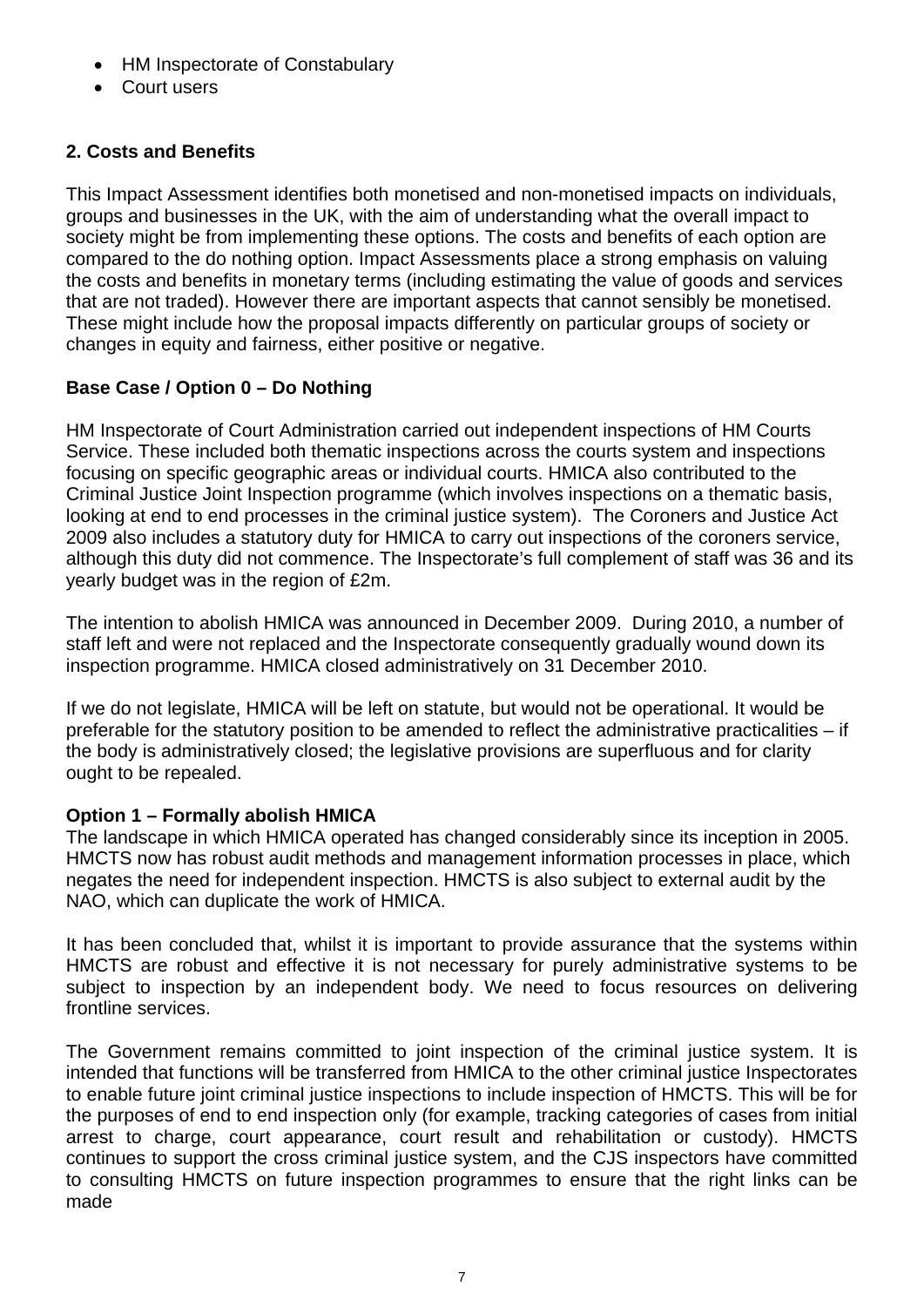HMICA has already closed administratively. Therefore, the majority of the costs and benefits associated with the closure have already been realised without formal closure. In the case of HMICA the Public Bodies Bill formalises a decision that has already been made. As such, it has minimal costs associated with it. These are detailed below.

## **Costs associated with Option 1.**

There will be some administrative costs associated with drafting the legislation. These are expected to be minimal.

## **Benefits associated with Option 1**

Legally closing HMICA will enable the statutory position to reflect the actuality that HMICA is no longer operational.

For information, in the following section we have provided costs and benefits associated with the administrative closure, which have either already been incurred or are likely to occur in the future as a result of HMICA's administrative closure – and would do so under either Option 0 or 1.

## **Costs of the administrative closure**

#### *Ministry of Justice*

The majority of HMICA staff have been re-deployed into other posts within the MoJ and wider civil service. Staff were offered the opportunity to leave the MoJ on a voluntary exit scheme or on voluntary redundancy terms. The final cost of exits/redundancy is estimated to be in the region of £500k.

All staff remaining after the administrative closure were temporarily placed in MoJ and wider government offices whilst seeking alternative deployment. Additional funding was provided by MoJ following the end of the financial year in order to continue to pay for these staff. It is estimated that for the first Quarter of 2011-12 this will have incurred a cost of £70k. There may be some further costs involved after Quarter 1 this would be a maximum of around £25k.

No additional staff were hired to work on the administrative closure and there were no additional monetised costs.

Total staff costs could therefore be a maximum of £600k

HM Inspectorate of Prisons has taken on responsibility for ensuring that court custody areas are inspected in accordance with the Optional Protocol to the Prevention Against Torture. Joint inspections of the criminal justice system will continue to be carried out, with the remaining Inspectorates liaising with HMCTS on inspecting aspects of the courts for the purpose of joint thematic inspections. MoJ has provided additional funds to HM Inspectorate of Prisons of approximately £230k pa for this.

#### *HMICA Staff*

Those staff who have chosen to leave the department may suffer some reduction in income if they are unemployed or take lower-paid jobs; however, it is not possible to quantify this.

#### *Government*

Staff who have left the department may be eligible to claim unemployment benefits and other benefits. For the reasons mentioned above we have not quantified this. No additional costs to the Courts, Probation, Prisons, Legal Aid and Crown Prosecution Service are anticipated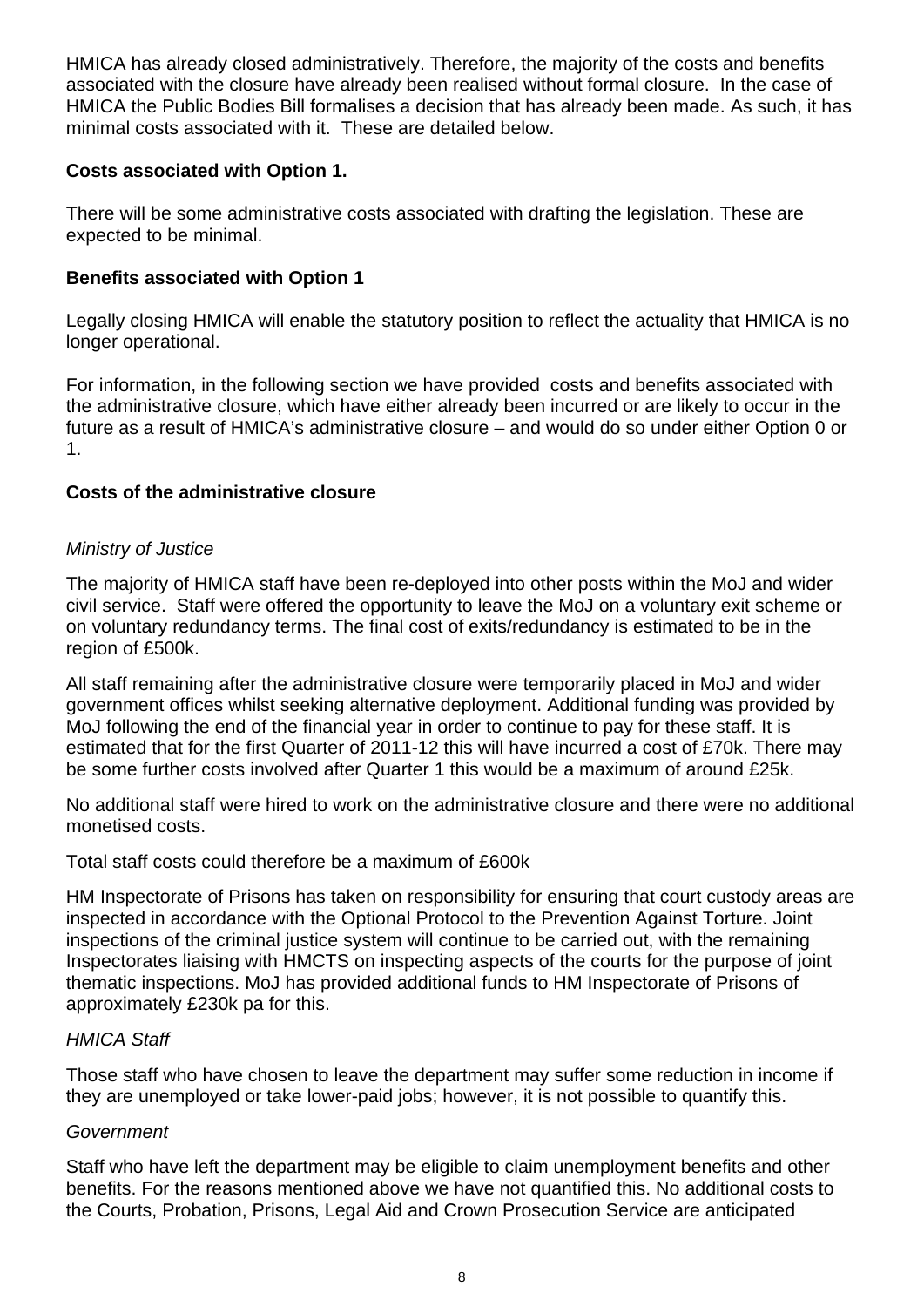## *Small scale suppliers*

A number of small scale suppliers to HMICA may be affected by a loss in revenue (although these only occur on an ad hoc basis and most office supplies are provided through central MoJ contracts)

## *HMCTS*

HMCTS will no longer be subject to independent inspection. Instead it will rely on its own internal systems to ensure there are checks on administrative processes and appropriate risk management is in place.

#### *Lease Holder*

The lease of accommodation in Leeds will come to an end, thereby potentially reducing the long-term rental income to the owner, if the department does not renew the lease for another area of the business.

#### **Benefits associated with the administrative closure**

Savings (Benefits) to MoJ

*MoJ* 

Based on the original annual budget for 2010-11, HMICA cost approximately £2m a year to run. As HMICA closed administratively earlier than originally planned its 2010-11 outturn was £1.2m. As a result of closure MoJ will no longer incur these costs<sup>[1](#page-8-0)</sup>.

HMICA's budget covers payroll, travel & subsistence, training and development and other administrative costs (catering, printing and publishing, office supplies, postage).

IT, accounting and payroll services are provided centrally from MoJ. We have assumed no savings as the amount would be negligible.

HMICA will no longer require their office in Leeds, rental for which is £165k p.a. This saving may not be realised immediately. It is hoped that an alternative office can be moved to HMICA's location (as there is not a lease break until 2012). Until this is confirmed the extent of the saving cannot be known.

#### **Net Impact of Option 1**

Legally closing HMICA will enable the statutory position to reflect the actuality that HMICA is no longer operational and will incur only minor administrative costs.

#### **Option 2 – Do not legislate and re-establish HMICA**

This option considers a situation where legislation is not passed to abolish HMICA and a decision is taken to re-establish it as an operational Inspectorate. As the Inspectorate has now been closed administratively, this option would require it to be re-opened and new staff to be employed.

# **Costs of Option 2**

 $M<sub>0</sub>$ 

l

<span id="page-8-0"></span><sup>&</sup>lt;sup>1</sup> In the June 2010 emergency budget, upon which the Spending Review was based, HMICA's 2010-11 budget was reduced to £1.6m, to take account of early closure.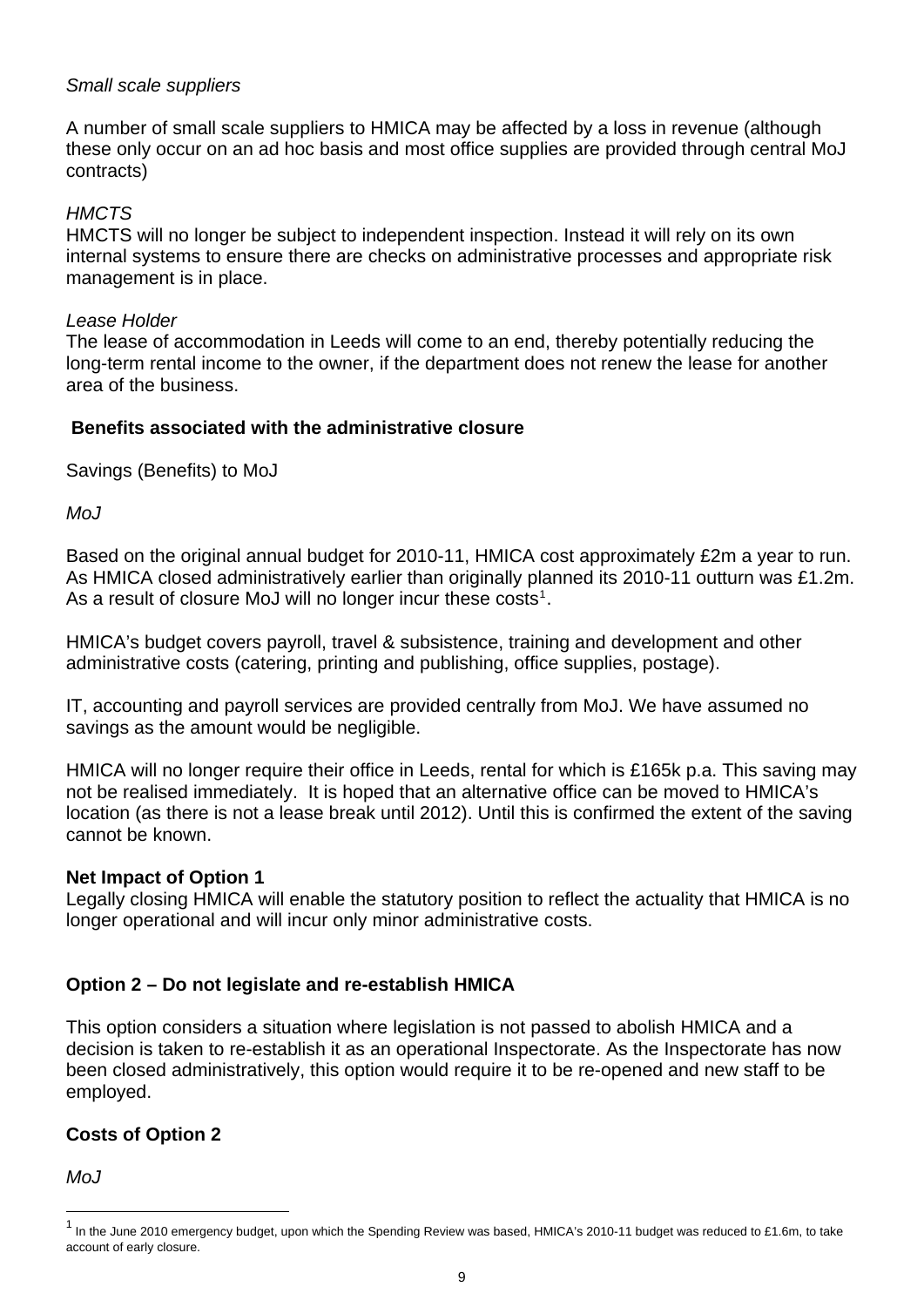This option would involve reinstating the Inspectorate, which would include recruiting a full body of staff, re-negotiating on office space, negotiating new contracts on office supplies and equipment. These costs have not been quantified.

The MoJ would fund the HMICA if it was re-established. Assuming that the functions are the same as they were before closure we would expect the budget to be approximately the same; roughly £2m per annum. However, if HMICA were to be re-opened its remit and budget would need to be reviewed and so this may change.

#### **Benefits of Option 2**

#### *HMICA Staff*

A reversal of the decision would be too late to have a positive impact on HMICA's former staff, as most have found alternative employment or chosen to exit the department. However new staff would be employed and they may benefit from higher wages relative to their current employment.

#### *Criminal Justice Inspectorates*

Other Criminal Justice Inspectorates would no longer need to take on responsibility for inspection of HMCTS during joint inspections nor HM Inspectorate of Prisons take on responsibility for inspection of court cells.

#### **Summary of Options**

Option 1 is preferred as it meets Government objectives to increase the transparency and accountability of public bodies and to reduce their number and costs. HMICA does not meet any of the criteria set out for the retention of ALBs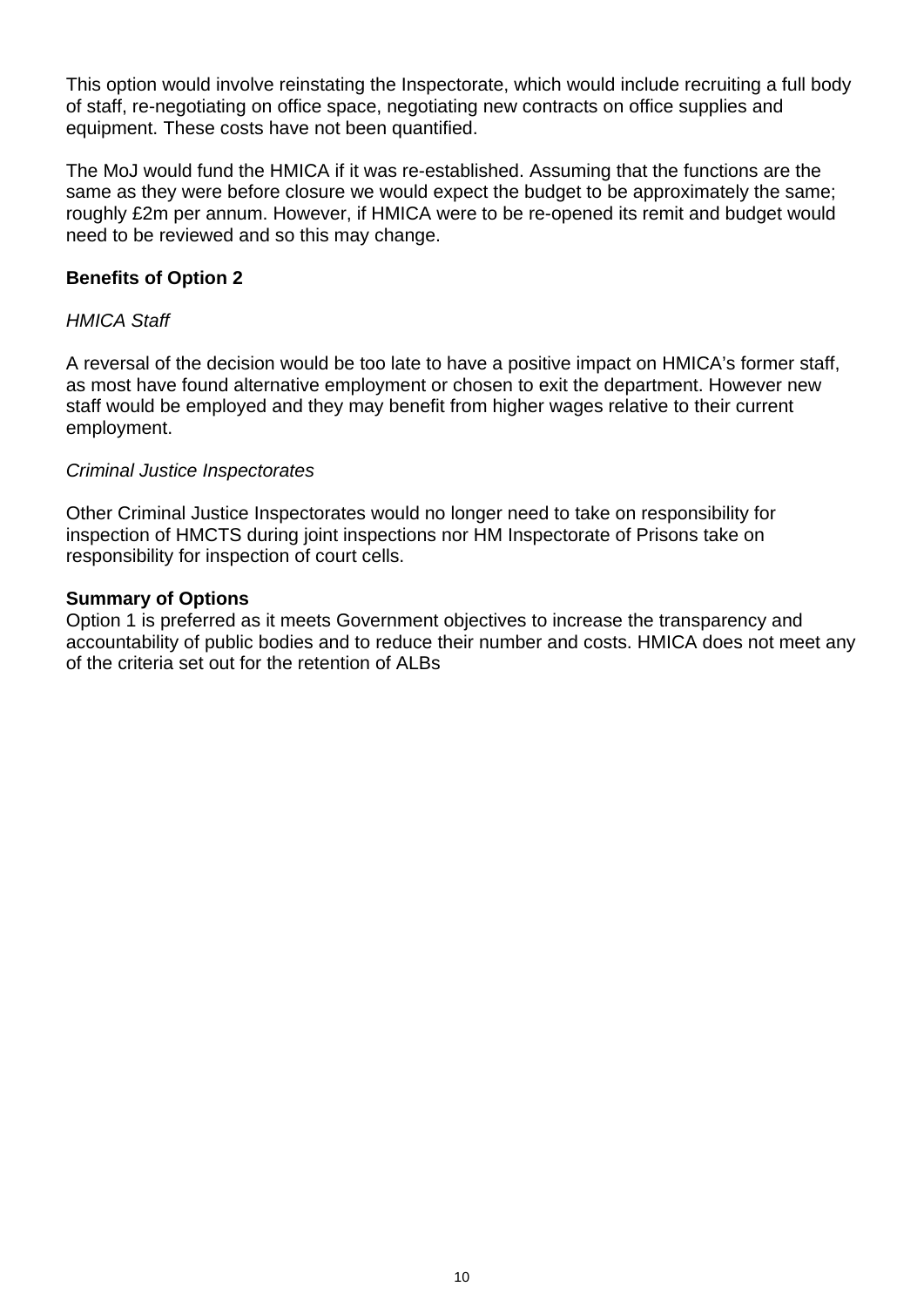# **3. Specific Impact Tests**

# **Equality Impact Assessment** (EIA) attached as an Annex

### **Competition Assessment**

The impact is not significant on competition. A small number of small-scale suppliers to HMICA may be affected by a loss in revenue.

This proposal does not:

- Directly limit the number or range of suppliers (or providers)
- Indirectly limit the number or range of suppliers (e.g. by altering demand)
- Limit the ability of suppliers to compete;
- Limit suppliers' incentives to compete vigorously.

# **Small Firms Impact Test**

The impact is not significant on small firms as HMICA is public sector focused. A small number of small-scale suppliers may be affected by a loss in revenue. The proposals do not impose additional costs on small businesses.

#### **Carbon Assessment**

The impact on the emission of greenhouse gases is negligible. There may be a reduction in energy use as the office spaces in London and Leeds will not be used for HMICA work. HMICA Inspectors will also no longer travel to locations around England and Wales carrying out their inspection work. People may have to travel more if they find alternative work that is further away but this is unknown.

#### **Other Environment**

This is not broadly applicable as the policy will not:

- lead to a change in the financial costs or environmental and health impacts of waste management;
- impact significantly on air quality;
- involve any material change to the appearance of the landscape or townscape;
- change the degree of water pollution; levels of abstraction of water; exposure to flood risk;
- disturb or enhance habitat or wildlife;
- affect the number of people exposed to noise or the levels of exposure.

#### **Health Impact Assessment**

The policy will not have a significant impact on human health. The policy may affect in the short term the health of those 24 staff directly affected by the decision to close HMICA. Therefore there is unlikely to be a significant demand on health and social care services.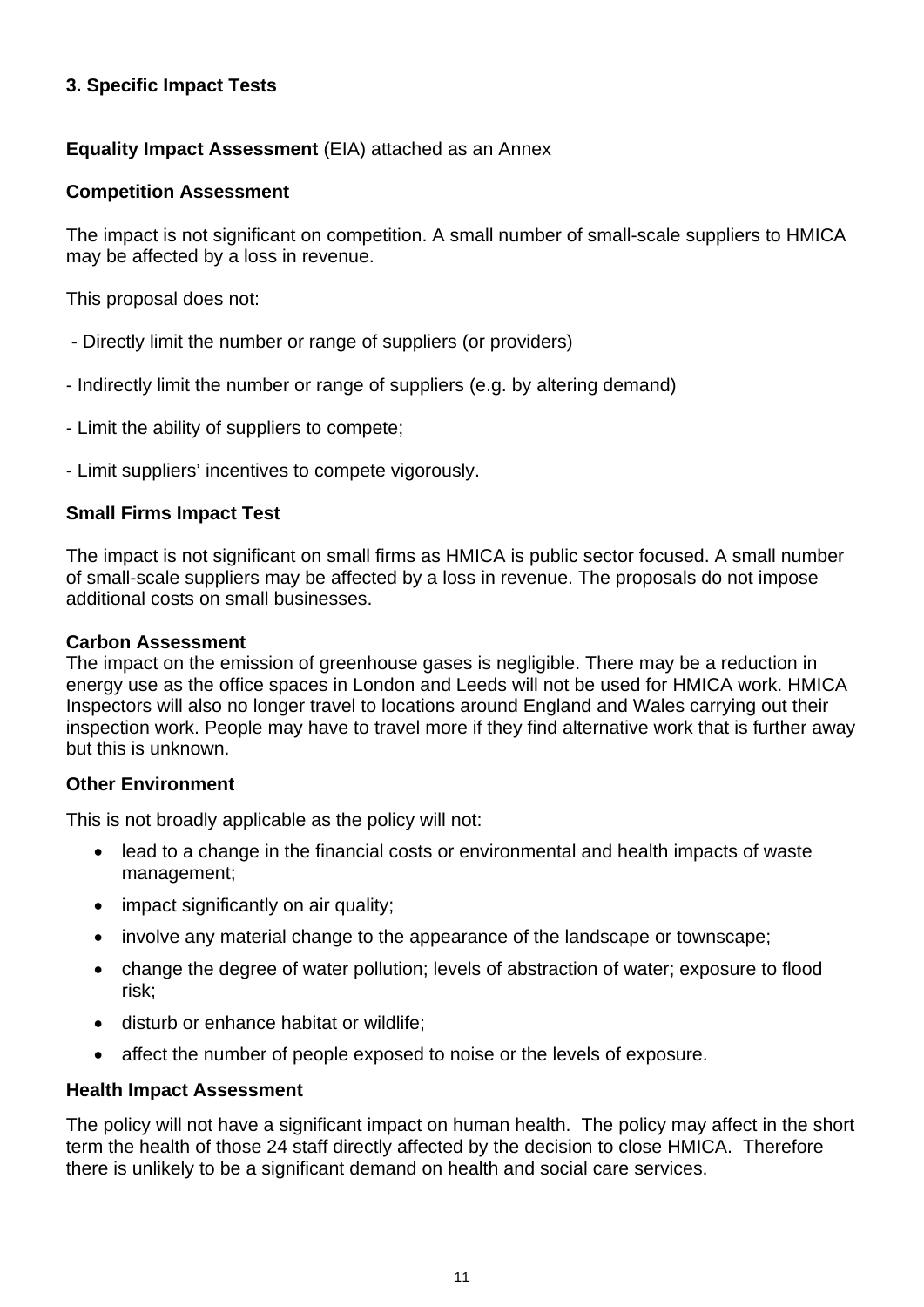# **Human Rights**

The closure of HMICA will result in an alternative proposal being required for compliance with the Optional Protocol to the UN Convention against Torture (OPCAT). It is proposed that HM Inspectorate of Prisons will take on this responsibility.

### **Justice Impact Test**

There is no impact on Legal Aid or on the wider justice system (e.g. courts and tribunals, prisons and offender management). As detailed under Option 1 of the IA, it was concluded that HMICA's role in carrying out independent inspection was not needed, given the robust systems for assurance that now exist within HMCTS.

## **Rural proofing**

This policy is unlikely to have a different impact in rural areas, because HMICA is not a direct provider of services to the public: it provides advice to ministers/ departments and officials.

## **Sustainable Development**

The Government has committed to five principles of sustainable development:

- Living within environmental limits;
- **Ensuring a strong, healthy and just society;**
- Achieving a sustainable economy;
- Promoting good governance;
- Using sound science responsibly.

This proposal supports the principles of ensuring a just society; achieving a sustainable economy and promoting good governance.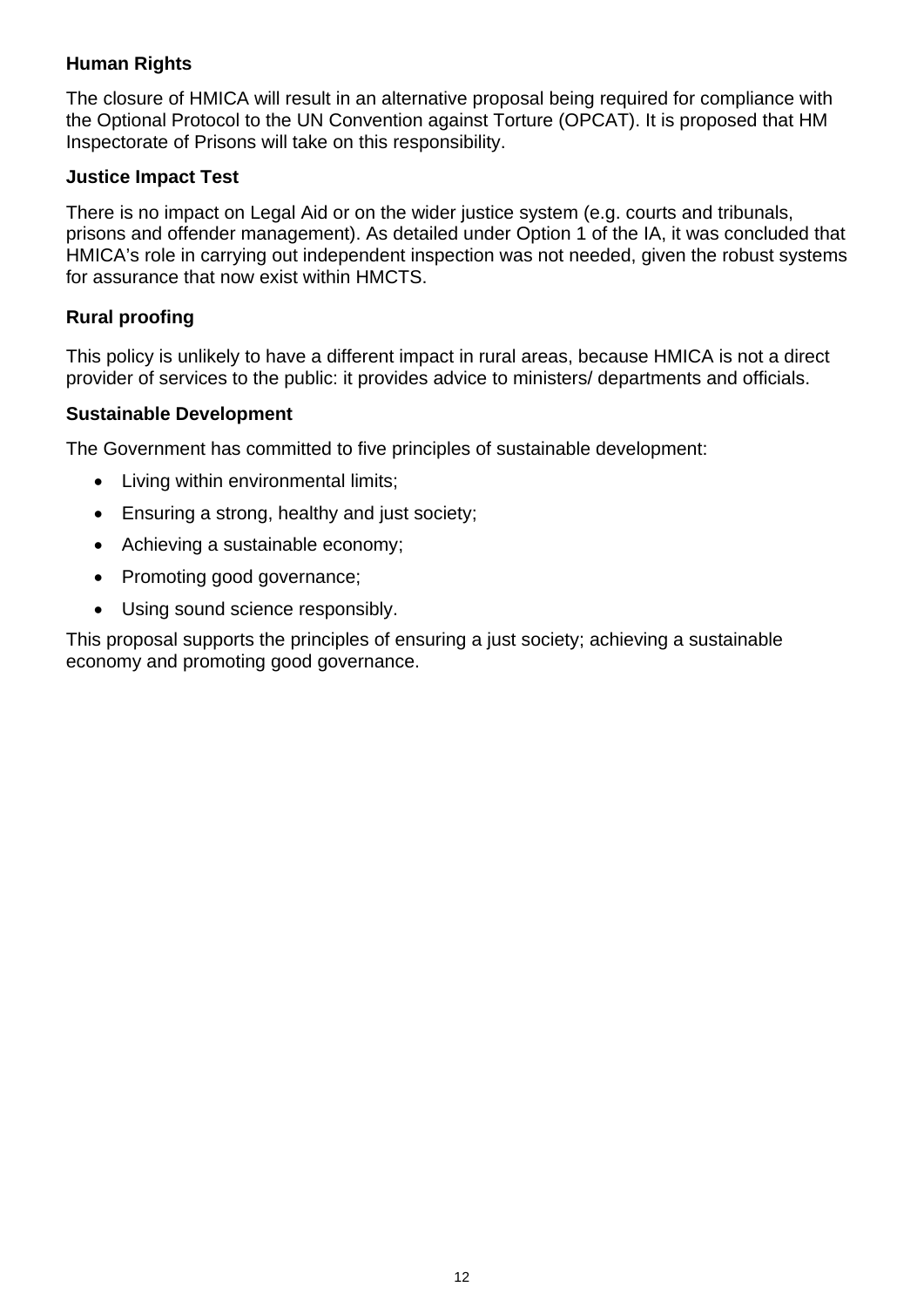# **Annexes**

# **Annex 1: Post Implementation Review (PIR) Plan**

| <b>Basis of the review:</b>                                                                               |
|-----------------------------------------------------------------------------------------------------------|
|                                                                                                           |
|                                                                                                           |
|                                                                                                           |
| <b>Review objective:</b>                                                                                  |
|                                                                                                           |
|                                                                                                           |
|                                                                                                           |
| Review approach and rationale:                                                                            |
|                                                                                                           |
|                                                                                                           |
|                                                                                                           |
| <b>Baseline:</b>                                                                                          |
|                                                                                                           |
|                                                                                                           |
|                                                                                                           |
| Success criteria:                                                                                         |
|                                                                                                           |
|                                                                                                           |
| <b>Monitoring information arrangements:</b>                                                               |
|                                                                                                           |
|                                                                                                           |
|                                                                                                           |
| Reasons for not planning a review:                                                                        |
| There are currently no plans for an internal review. The normal process would be for Select Committees to |
| scrutinse the legislation within three to five years.                                                     |
|                                                                                                           |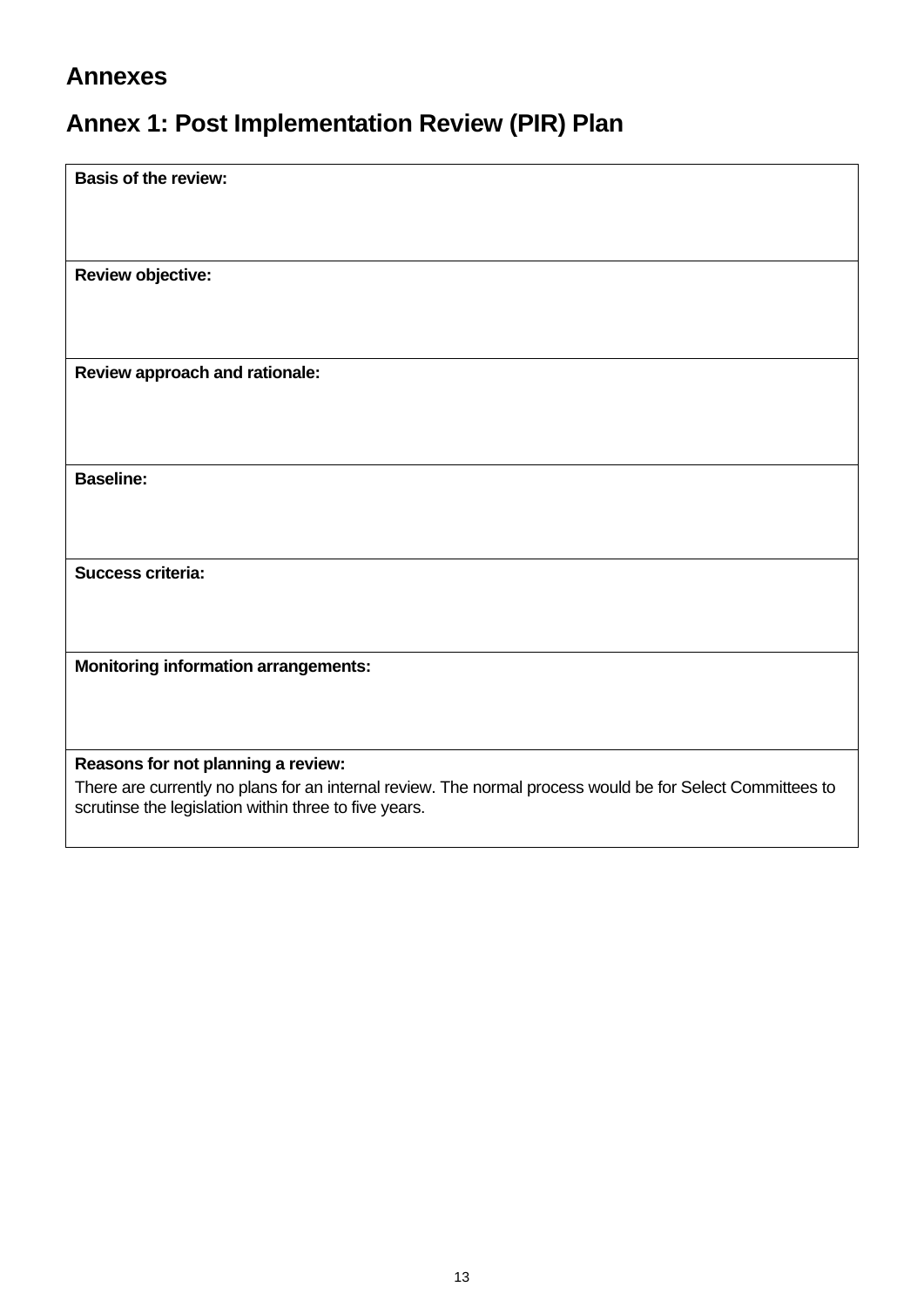# **Annex 2: Equality Impact Assessment Initial Screening – Relevance to Equality Duties**

The EIA should be used to identify likely impacts on:

- disability
- race
- sex
- gender reassignment
- age
- religion or belief
- sexual orientation
- pregnancy and maternity
- caring responsibilities (usually only for HR polices and change management processes such as back offices)
	- 1 Name of the proposed new or changed legislation, policy, strategy, project or service being assessed.

Abolition of HM Inspectorate of Court Administration (HMICA) as provided for in the Public Bodies Bill.

2 Individual Officer(s) & unit responsible for completing the Equality Impact Assessment.

Elinor Howard, Head of Sponsorship, Arm's Length Bodies (ALB) Governance Division

3 What is the main aim or purpose of the proposed new or changed legislation, policy, strategy, project or service and what are the intended outcomes?

| Aims/objectives                                                                                                                                                                                                                                                                                                 | <b>Outcomes</b>                                                                                                                                                                                                                                                                                                                                                                                                                                                                    |
|-----------------------------------------------------------------------------------------------------------------------------------------------------------------------------------------------------------------------------------------------------------------------------------------------------------------|------------------------------------------------------------------------------------------------------------------------------------------------------------------------------------------------------------------------------------------------------------------------------------------------------------------------------------------------------------------------------------------------------------------------------------------------------------------------------------|
| The Government's reforms of public bodies will<br>increase accountability, remove duplication and<br>streamline the public bodies landscape. The<br>Public Bodies Bill provides the legislative basis for<br>reform but does not itself enact any changes.<br>These will be made through secondary legislation. | Arms Length Bodies that are retained are<br>transparent, accountable and provide value for<br>money. Increased ministerial accountability relating<br>to functions carried out on behalf of the state;<br>elimination of duplication and reduced waste;<br>fewer public bodies and reduced costs. Those<br>ALBs that are no longer required or should operate<br>in a different way are brought to a close or change<br>their business model to support ministerial<br>priorities. |

4 What existing sources of information will you use to help you identify the likely equality impacts on different groups of people?

HMICA is now closed and the majority of staff have found alternative posts. There are only two administrative staff remaining, for whom the department is seeking alternative employment in the Ministry of Justice or the wider civil service. Due to the small number of staff the department is not providing a breakdown in terms of protected characteristics but will ensure that all staff will be treated in